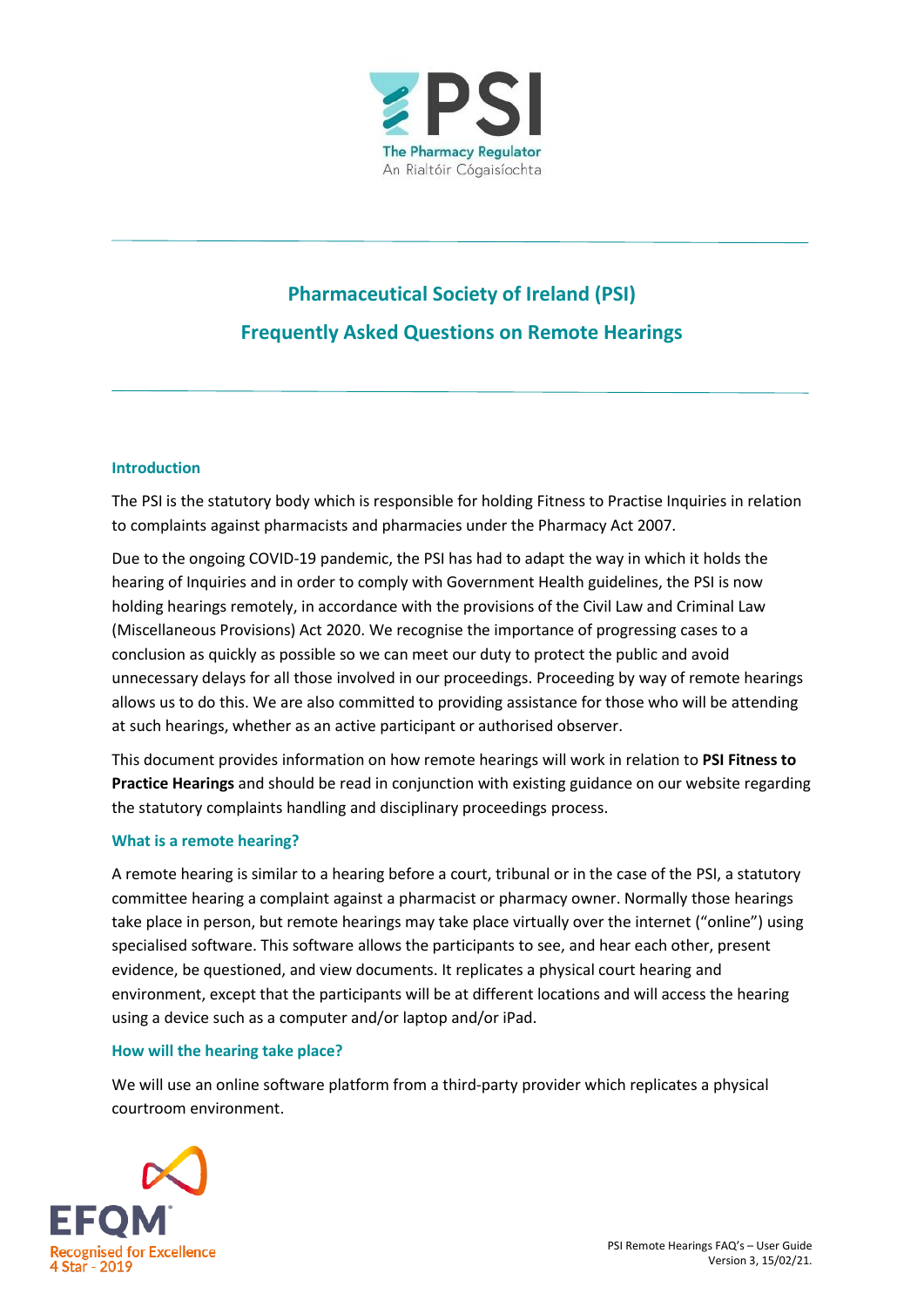## **Who can attend a remote hearing?**

Attendance will depend on your interest or role in the hearing and pre-registration with the PSI is required. Please email [remotehearings@psi.ie](mailto:remotehearings@psi.ie) if you have any questions in this respect.

If you are a party involved in the hearing of the complaint, the attendees will be the same as if it were a physical hearing so, therefore, all persons entitled to/required to attend the physical hearing will be the same, depending on whether the Inquiry proceeds in public or in private. This will include the disciplinary committee members, solicitors, barristers, complainants, respondents, witnesses, PSI staff and members of the public/media.

Members of the public, including the media, may attend public hearings, on prior notification to the PSI. Media notifications are published on the PSI website one week in advance of the hearing.

Hearings held in private are restricted to authorised persons only.

# **What is the difference between public and private hearings?**

Hearings of Fitness to Practice Inquiries generally take place in public, meaning that members of the public/observers and the media can also attend. From time to time, depending on the circumstances of the case, an application might be made to hear the Inquiry in private. This means that members of the public/observers and the media may not attend.

An application to hear the inquiry in private will usually have been done in advance of the date on which the Inquiry is due to be held, but from time to time, an application may be made on the day of the inquiry. If that is the case members of the public and media will only be admitted to the remote hearing once the Committee has heard and determined any applications to hear the matter in private, and provided the Committee has confirmed that the hearing will in fact, continue in public.

If the Committee decides that the hearing should take place in private, or if at any stage during the hearing, a decision is made to proceed in private, access permissions for members of the public, observers and media will be immediately withdrawn and it will not be possible to access the online platform.

Notification of a hearing will be made on the PSI website one week in advance of the commencement of a hearing before a Committee of Inquiry, in the usual way and will state whether it is a public or private hearing. No names or details of the parties will be published in this notification. Interested parties can contact the PSI where the hearing is a public one and will be given details on how to access it. Pre-registration is required in order to access the hearing (see above).

Observers will be required to give an undertaking in advance of the hearing that they will not record, share nor disseminate any part of the hearing.

Attendees will be expected to respect and adhere to any directions given by the Committee in relation to security and privacy as a condition of attendance.

### **How do I attend the hearing?**

If you are attending a remote hearing, and duly authorised to so, then following registration, full instructions will be given to you in advance by either the PSI, or your legal representatives, depending on your particular circumstances.

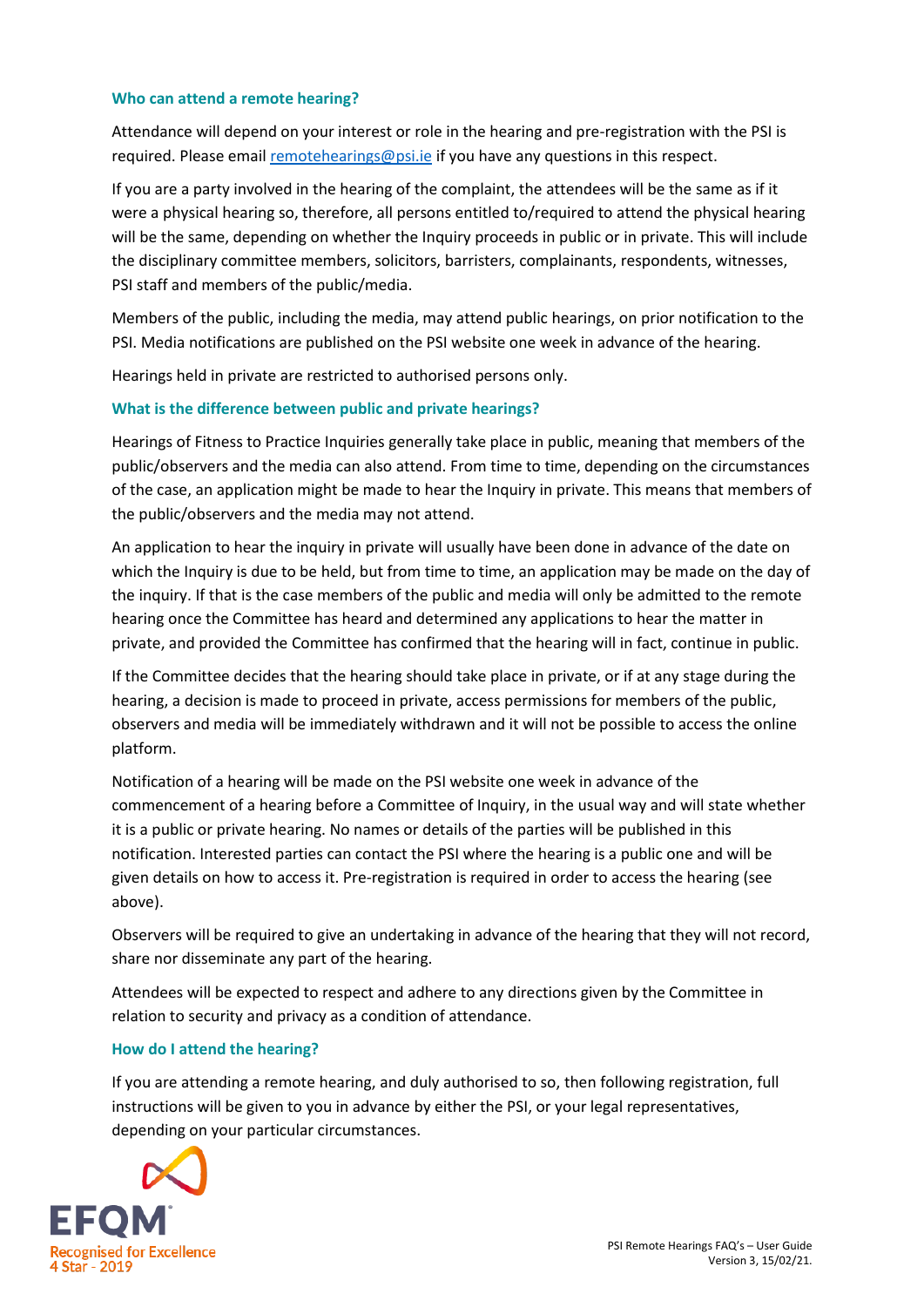### **What equipment do I need to access the hearing?**

You will need a device with a camera and a microphone and internet/WIFI connection. If you are presenting, or will be speaking, you may wish to use two devices at the hearing, one to connect to the main screen to view parties, and the other to view documents. You will also need an internet browser such as Chrome 8 on your laptop or tablet and if you are using an iPad you will need Safari.

### **How do I get set up for the online software platform?**

Once approved to attend the hearing, the PSI will provide your details to the provider of the online platform in order to register you. You will be supplied with a User Guide, which will show you how to register with the online platform and how to set up your username and password.

Once this is done, you will be asked to send an email to confirm your registration. The providers of the online platform will then contact you to arrange a suitable time to check your technical requirements before the hearing.

We understand different participants will have different user needs depending on their roles and therefore the providers of the online platform will engage with you accordingly. We will also provide you with contact details for someone you can call on the day of the hearing for assistance in the event that you have any technical difficulties.

### **What if I don't have good internet where I live?**

If you are a **witness** or a **participant respondent pharmacist** or **committee member** and you have poor internet connectivity issues in your home, and do not have access to a secure space in an office, we will take all reasonable steps to accommodate you in another space, such as renting a hotel conference space for the day of the hearing.

### **Are documents stored on the online software platform secure?**

The software, which enables the online platform, is hosted in the cloud and it is encrypted. Any documents uploaded to the online platform are held securely on an encrypted server. Access to the documents will be restricted to those who are permitted to view them ordinarily at a physical hearing, such as the Committee, the Legal Assessor to the Committee, legal teams and witnesses (as appropriate and where relevant). Once the hearing is complete all documentation will be removed from the servers.

The operation of the online platform is subject to strict contractual obligations in any event between the PSI and the provider regarding IT security and data protection.

### **How do the parties see and hear each other at a remote hearing?**

There will be a main "Public" (virtual) meeting room in which the hearing takes place. Anyone authorised to attend the hearing can do so via the Public meeting room. Here, you can see the Committee of Inquiry, the Legal Assessor to the Committee of Inquiry, legal representatives and witnesses.

Separately, the online platform also facilitates "Private" (also virtual) break-out meeting rooms to allow pre-defined groups to have private discussions during the hearing, if necessary. For example, a solicitor can have a virtual break- out room with a client, or a witness, and each can access this room to communicate privately with that person. These meeting rooms will be agreed and set up in advance